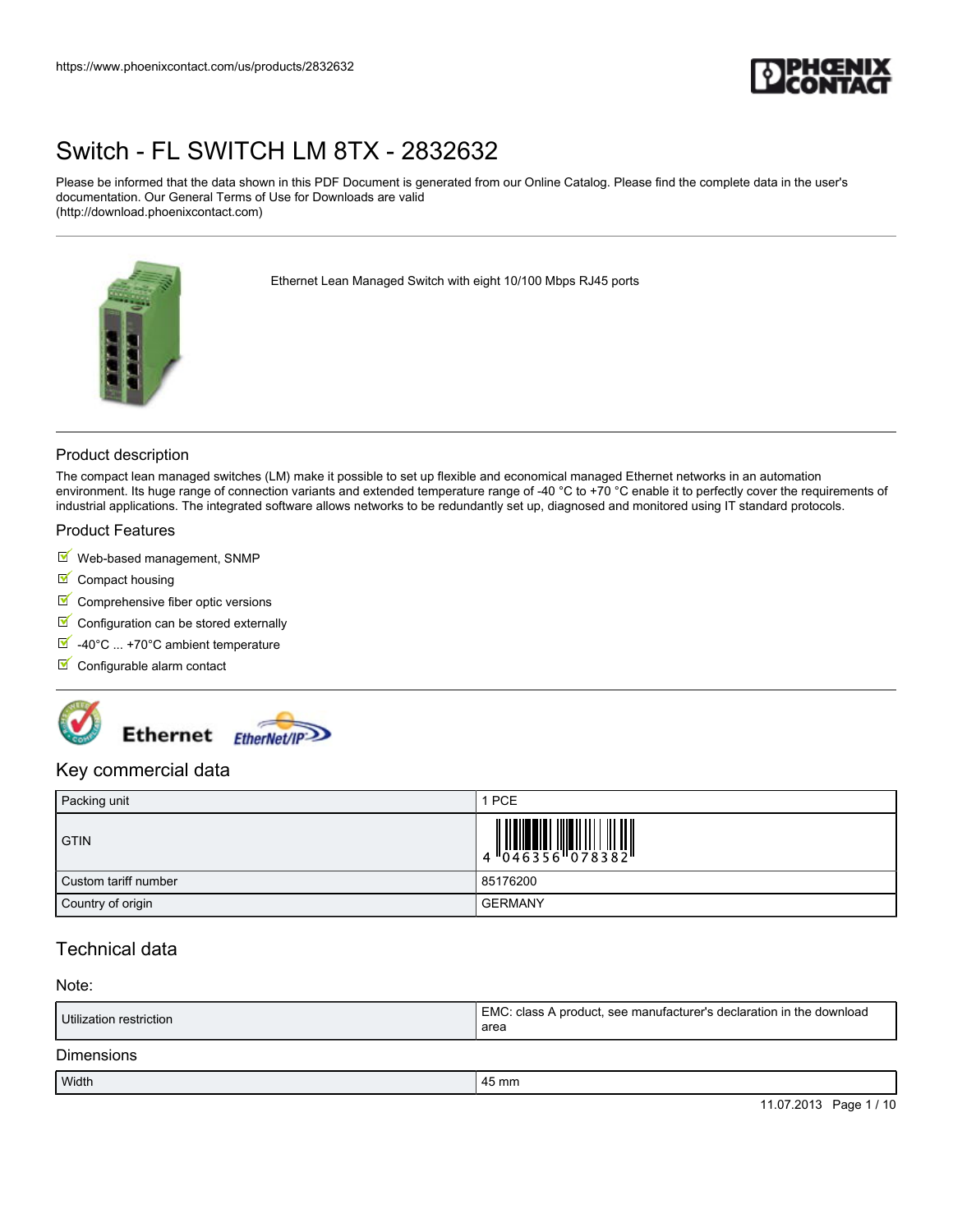

# Technical data

### Dimensions

| Height | 99 mm         |
|--------|---------------|
| Depth  | 110<br>∣12 mm |

### Interfaces

| Interface 1               | Ethernet (RJ45)                                |
|---------------------------|------------------------------------------------|
| No. of ports              | 8 (RJ45 ports)                                 |
| Connection method         | <b>RJ45</b>                                    |
| Note on connection method | Auto negotiation and autocrossing              |
| Transmission physics      | Copper                                         |
| Transmission speed        | 10/100 MBit/s                                  |
| Transmission length       | 100 m (per segment)                            |
| Interface 5               | Serial (V.24 (RS-232))                         |
| Connection method         | V.24 (RS-232-C), 6-pos. MINI-DIN socket (PS/2) |

## Function

| <b>Basic functions</b>           | Store-and-forward switch complies with IEEE 802.3 2, priority classes in<br>acc. with IEEE 802.1 P TCP/IP protocol, BootP-compatible, port mirroring,<br>integrated web server function, multicast filtering, IGMP snooping, VLAN,<br>Rapid Spanning Tree (RSTP), DHCP server |
|----------------------------------|-------------------------------------------------------------------------------------------------------------------------------------------------------------------------------------------------------------------------------------------------------------------------------|
| Supported browsers               | Internet Explorer 5.5 or higher                                                                                                                                                                                                                                               |
| Redundancy                       | Rapid Spanning Tree 802.1w, Fast Ring Detection                                                                                                                                                                                                                               |
| Status and diagnostic indicators | Per Ethernet 2 status LEDs: LINK and status activity, 100, full duplex,<br>supply voltage $U_{s_1}$ and $U_{s_2}$ (redundant supply voltage)                                                                                                                                  |

### Network expansion parameters

| Cascading depth                          | Network, linear, and star structure: any |
|------------------------------------------|------------------------------------------|
| Maximum conductor length ((twisted pair) | 100 <sub>m</sub>                         |

## Supply voltage

| Supply voltage              | 24 V DC                                                                |
|-----------------------------|------------------------------------------------------------------------|
| Residual ripple             | $\frac{1}{2}$ 3.6 V <sub>PP</sub> (within the permitted voltage range) |
| Supply voltage range        | 18.5 V DC  30.5 V DC                                                   |
| Typical current consumption | 250 mA (at $U_s$ = 24 V DC)                                            |

## General

| Mounting type                           | DIN rail            |
|-----------------------------------------|---------------------|
| Type AX                                 | <b>Block design</b> |
| Weight                                  | 230 <sub>q</sub>    |
| Degree of protection                    | <b>IP20</b>         |
| Ambient temperature (operation)         | $-40 °C  70 °C$     |
| Ambient temperature (storage/transport) | $-40 °C  85 °C$     |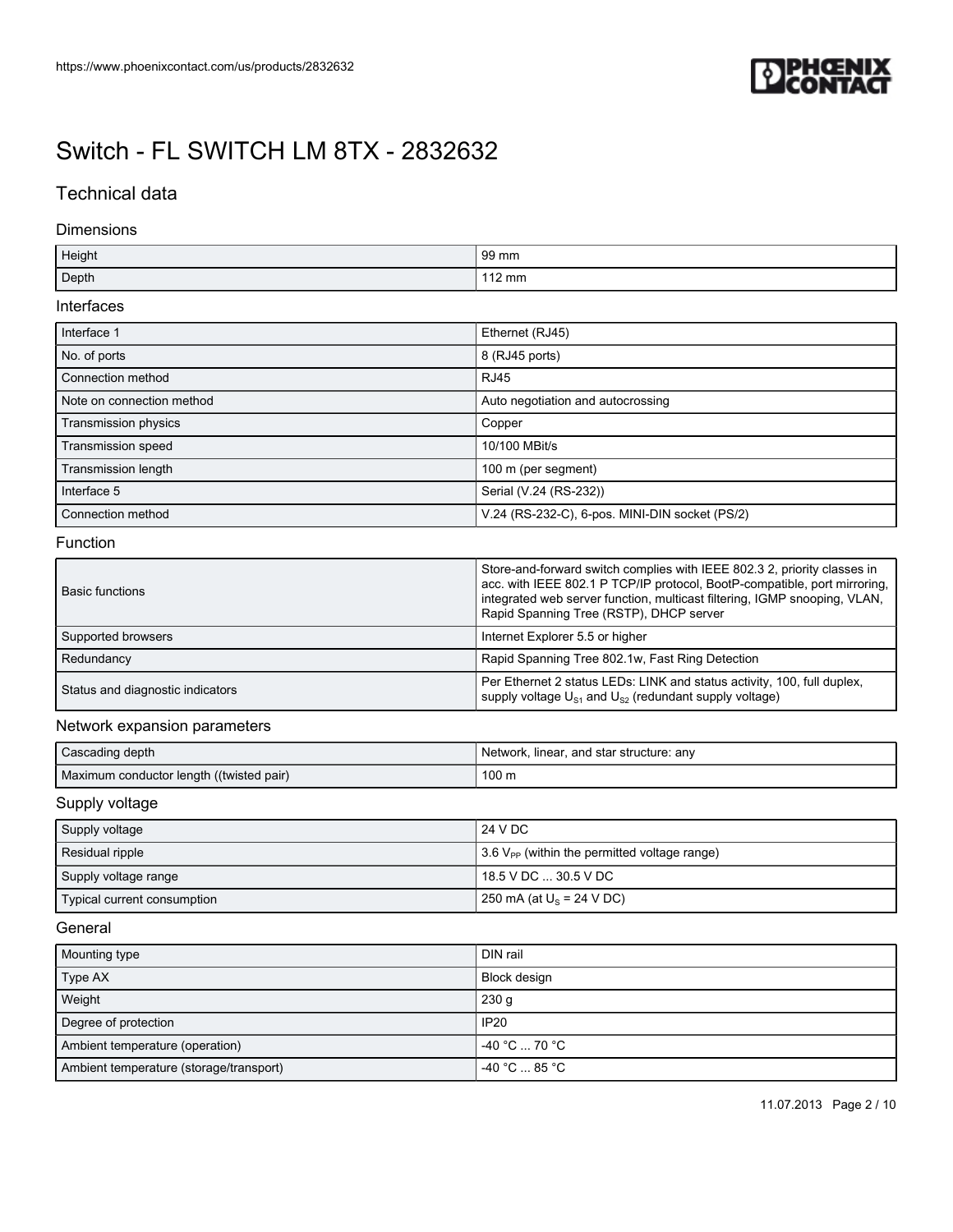

# Technical data

### General

| Permissible humidity (operation)         | 30 %  95 % (no condensation)           |
|------------------------------------------|----------------------------------------|
| Permissible humidity (storage/transport) | 1 30 %  95 % (no condensation)         |
| Air pressure (operation)                 | 80 kPa  108 kPa (2000 above sea level) |
| Air pressure (storage/transport)         | 70 kPa  108 kPa (3000 above sea level) |
| Noise emission                           | LEN 61000-6-3/-4                       |
| Noise immunity                           | EN 61000-6-2:2005                      |

## Mechanical tests

| Type of test | Vibration resistance in acc. with EN 60068-2-6/IEC 60068-2-6 |
|--------------|--------------------------------------------------------------|
| Test result  | Operation/Storage/Transport: 5 g, 150 Hz, Criterion 3        |

## Conformity with EMC directives

| Developed in acc. with standard | IEC 61000-6.2                                      |
|---------------------------------|----------------------------------------------------|
| Test standard                   | IEC 61000-4-2 (ESD)                                |
| Test result                     | Criterion B                                        |
| Test standard                   | IEC 61000-4-3 (immunity to radiated interference)  |
| Test result                     | <b>Criterion A</b>                                 |
| Test standard                   | IEC 61000-4-4 (burst)                              |
| Test result                     | <b>Criterion B</b>                                 |
| Test standard                   | IEC 61000-4-5 (surge)                              |
| Test result                     | Criterion B                                        |
| Test standard                   | IEC 61000-4-6 (immunity to conducted interference) |
| Test result                     | <b>Criterion A</b>                                 |
| Test standard                   | EN 60068-2-30                                      |

# **Classifications**

ETIM

| ETIM 2.0        | EC000734 |
|-----------------|----------|
| ETIM 3.0        | EC000734 |
| <b>ETIM 4.0</b> | EC000734 |
| <b>ETIM 5.0</b> | EC000734 |

# UNSPSC

| <b>UNSPSC 11</b>    | 43172015 |
|---------------------|----------|
| <b>UNSPSC 12.01</b> | 43201410 |
| UNSPSC 13.2         | 43201410 |
| <b>UNSPSC 6.01</b>  | 43172015 |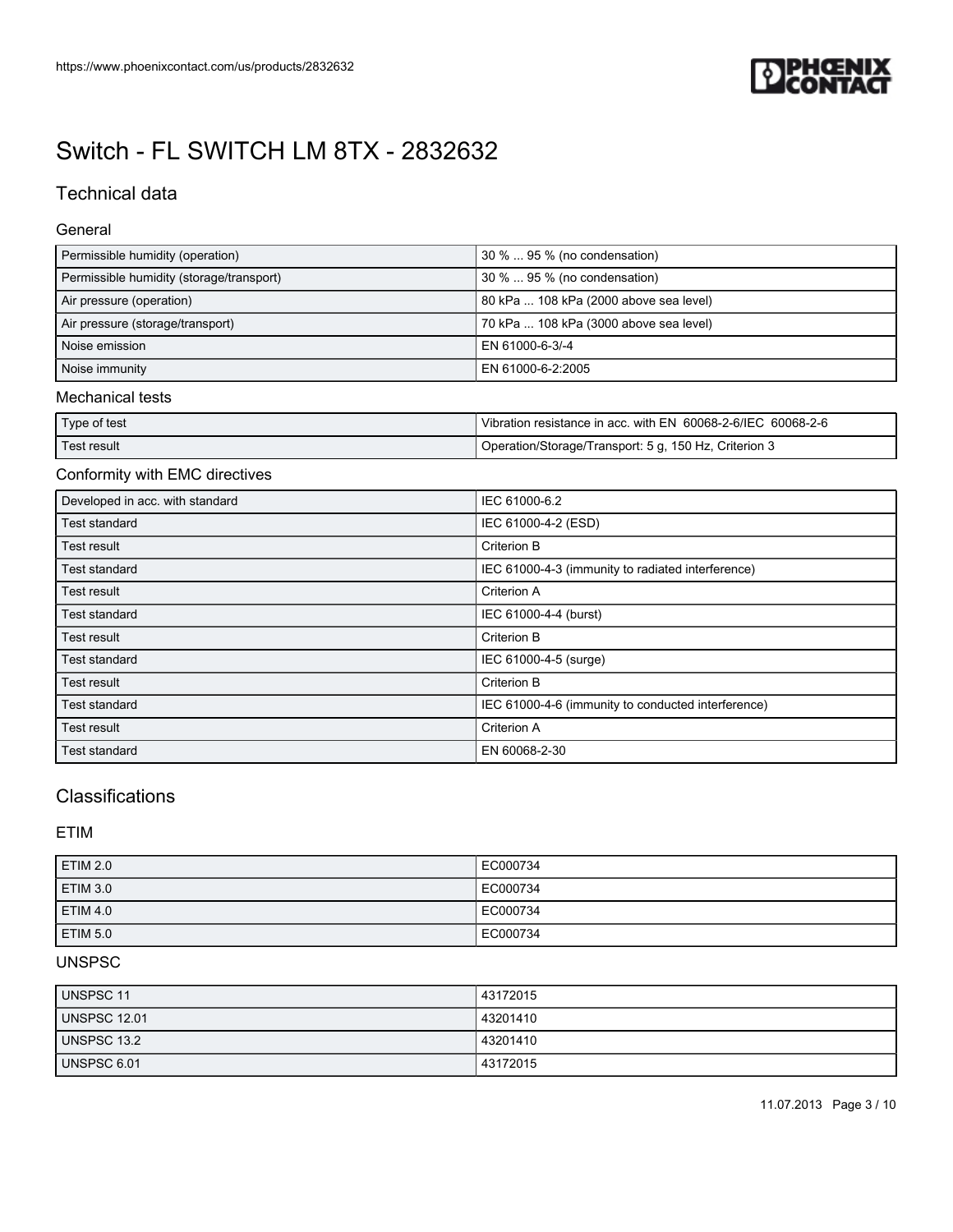

# **Classifications**

### UNSPSC

| 7.0901<br>UNSPSC <sup>1</sup> | 13201404 |
|-------------------------------|----------|
|                               |          |

# eCl@ss

| eCl@ss 4.0 | 27250501 |
|------------|----------|
| eCl@ss 4.1 | 27250501 |
| eCl@ss 5.0 | 27250501 |
| eCl@ss 5.1 | 27250501 |
| eCl@ss 6.0 | 19170106 |
| eCl@ss 7.0 | 19170106 |

# Approvals

### Approvals

#### Approvals

GL / BV / DNV / GL-SW / BSH / GL / BV / DNV / GL-SW / BSH / UL Listed / cUL Listed / GL / cULus Listed

Ex Approvals

#### Approvals submitted

## Approval details

| $\mathsf{GL}%$ |  |
|----------------|--|
|                |  |
| <b>BV</b>      |  |
|                |  |
| <b>DNV</b>     |  |
|                |  |
| $GL-SW$        |  |
|                |  |
| <b>BSH</b>     |  |
|                |  |
| $\mathsf{GL}%$ |  |

11.07.2013 Page 4 / 10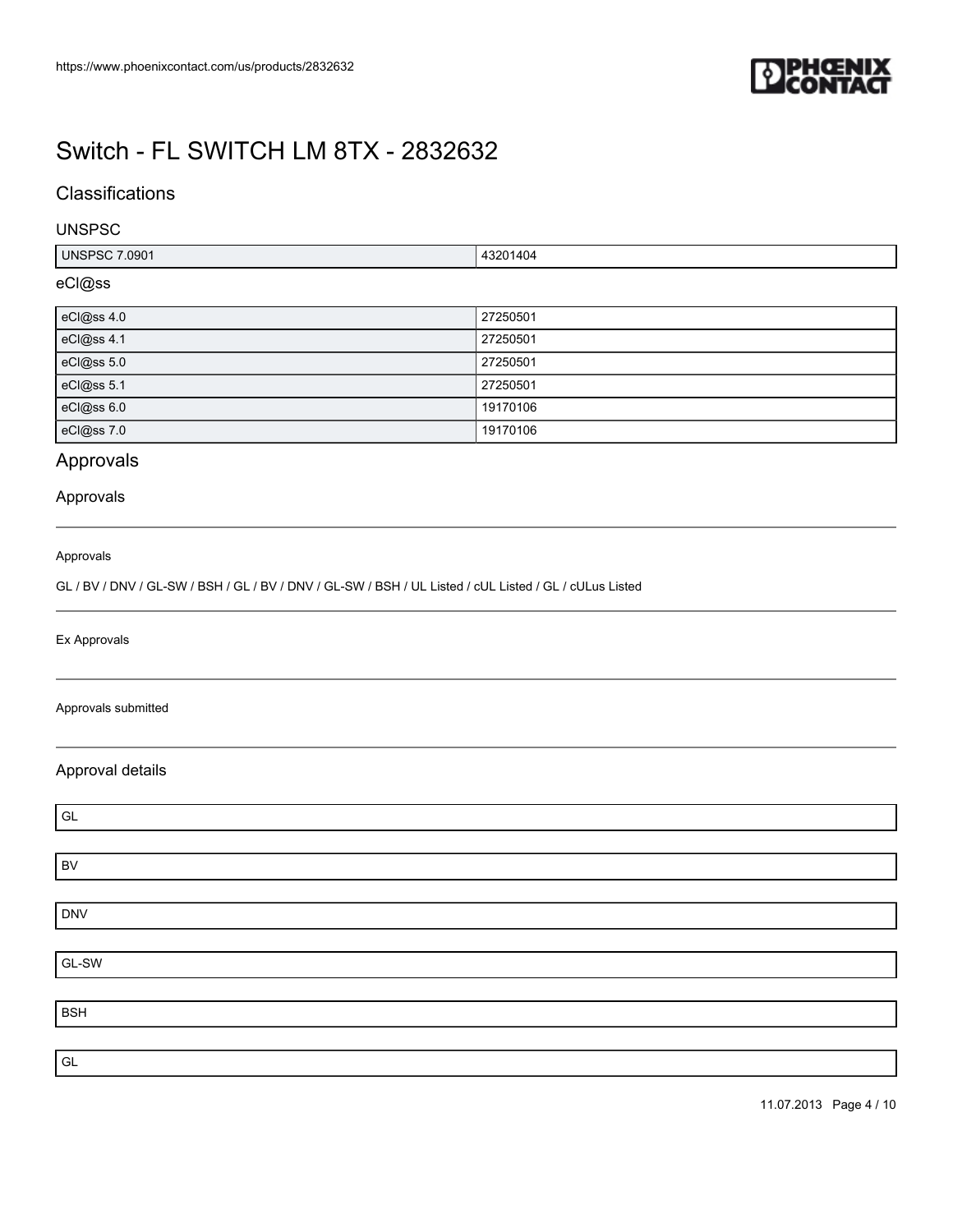

# Approvals

| BV                                        |                                       |  |
|-------------------------------------------|---------------------------------------|--|
|                                           |                                       |  |
| <b>DNV</b>                                |                                       |  |
|                                           |                                       |  |
| GL-SW                                     |                                       |  |
|                                           |                                       |  |
| <b>BSH</b>                                |                                       |  |
|                                           |                                       |  |
|                                           |                                       |  |
| UL Listed <b>(D)</b>                      |                                       |  |
|                                           |                                       |  |
|                                           |                                       |  |
|                                           |                                       |  |
| cUL Listed <sup>®</sup>                   |                                       |  |
|                                           |                                       |  |
| $\mathsf{GL}% _{k}(G,\mathbb{R})$         |                                       |  |
|                                           |                                       |  |
|                                           |                                       |  |
|                                           |                                       |  |
| cULus Listed <sup>e(UD<sub>us</sub></sup> |                                       |  |
| Accessories                               |                                       |  |
|                                           |                                       |  |
| Accessories                               |                                       |  |
| Assembly                                  |                                       |  |
| End clamp - E/NS 35 N - 0800886           |                                       |  |
|                                           | End clamp, width: 9.5 mm, color: gray |  |

Cable/conductor

 $\sim$ 

11.07.2013 Page 5 / 10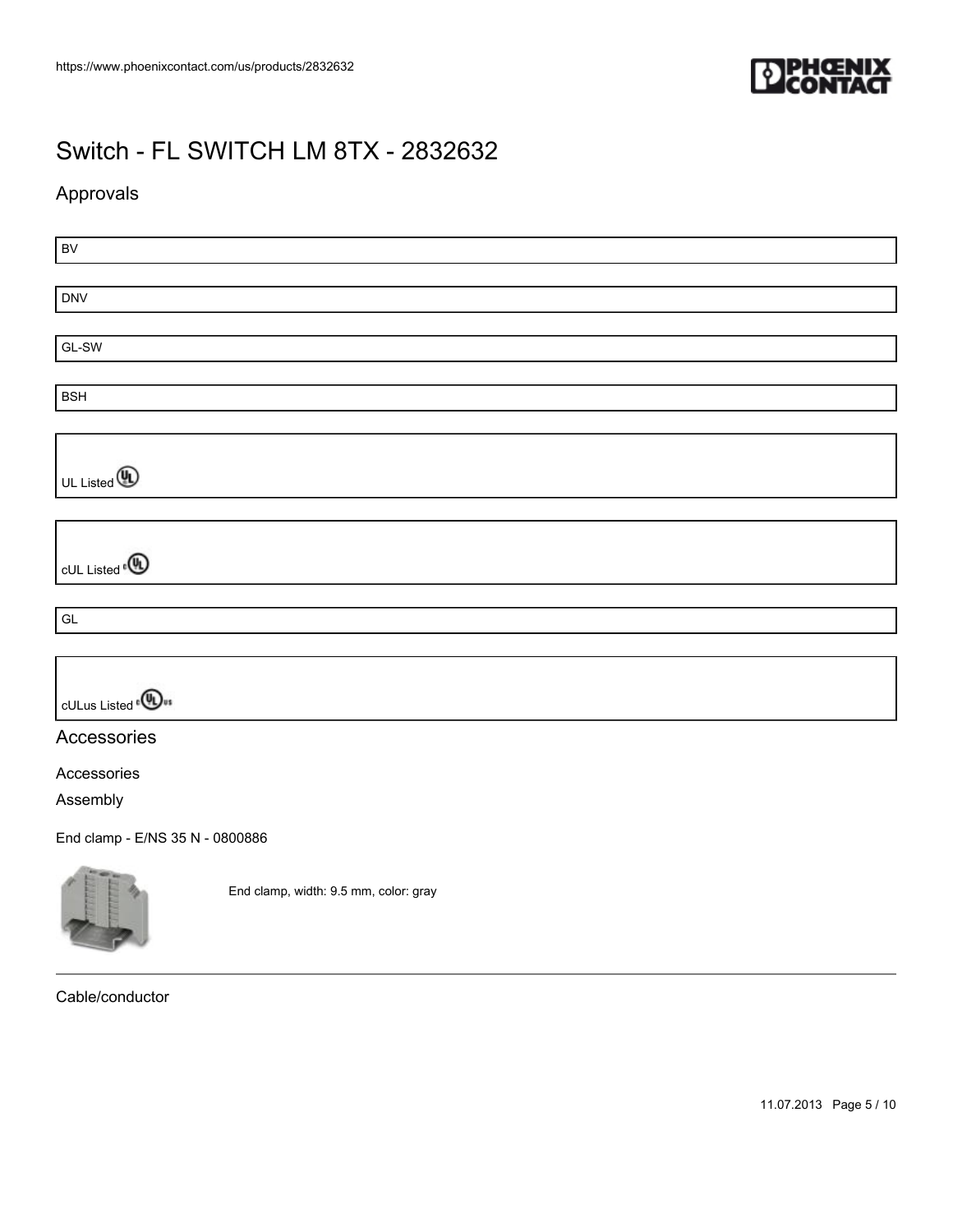

## Accessories

[Connecting cable - PRG CAB MINI DIN - 2730611](https://www.phoenixcontact.com/us/products/2730611)



Connecting cable, for connecting the controller to a PC (RS-232) for PC Worx, 3 m in length

[Patch cable - FL CAT5 PATCH 0,3 - 2832250](https://www.phoenixcontact.com/us/products/2832250)



Patch cable, CAT5, assembled, 0.3 m

[Patch cable - FL CAT5 PATCH 0,5 - 2832263](https://www.phoenixcontact.com/us/products/2832263)



Patch cable, CAT5, assembled, 0.5 m

[Patch cable - FL CAT5 PATCH 1,0 - 2832276](https://www.phoenixcontact.com/us/products/2832276)



Patch cable, CAT5, assembled, 1.0 m

[Patch cable - FL CAT5 PATCH 1,5 - 2832221](https://www.phoenixcontact.com/us/products/2832221)



Patch cable, CAT5, assembled, 1.5 m

11.07.2013 Page 6 / 10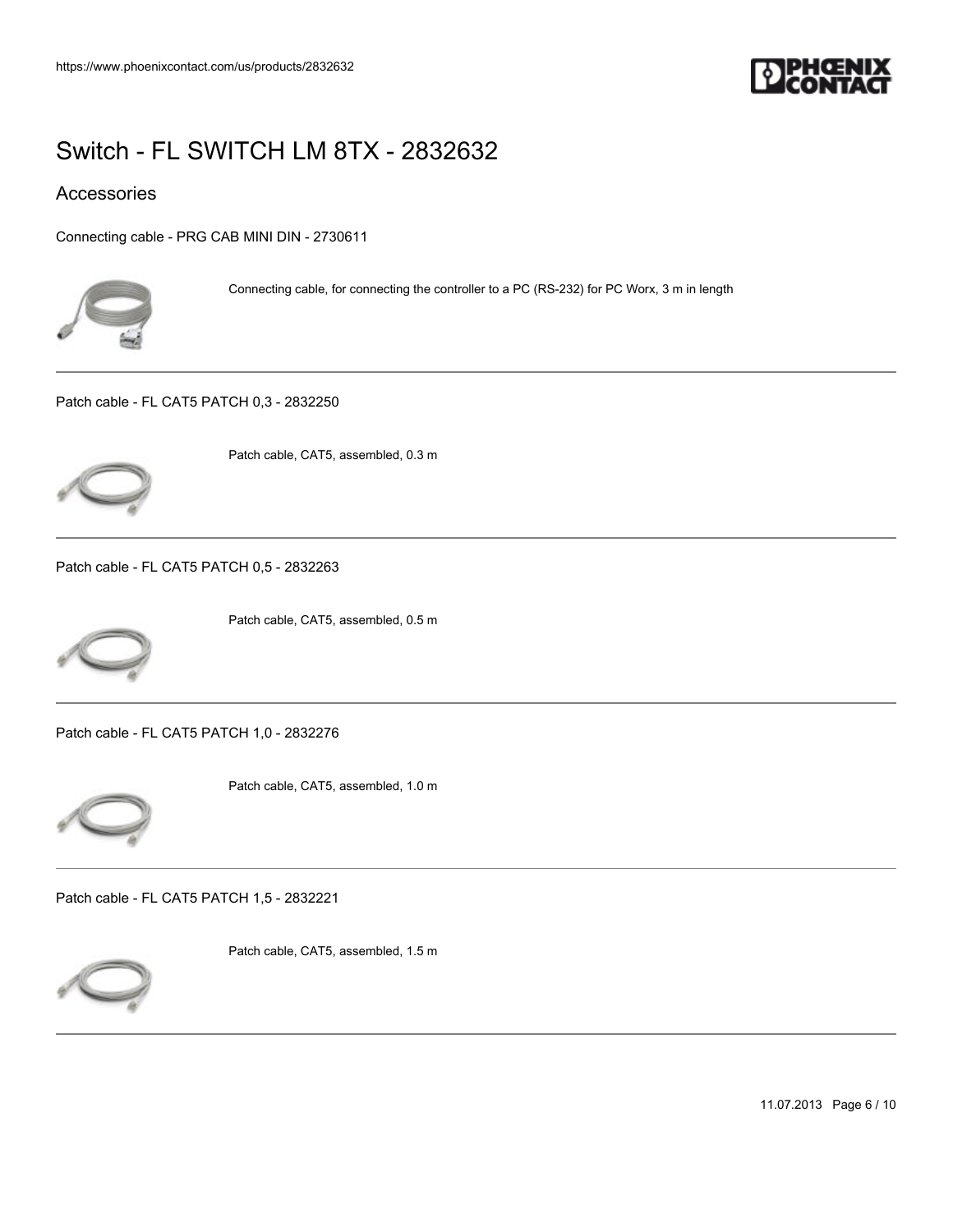

## Accessories

[Patch cable - FL CAT5 PATCH 2,0 - 2832289](https://www.phoenixcontact.com/us/products/2832289)



Patch cable, CAT5, assembled, 2.0 m

[Patch cable - FL CAT5 PATCH 3,0 - 2832292](https://www.phoenixcontact.com/us/products/2832292)



Patch cable, CAT5, assembled, 3.0 m

[Patch cable - FL CAT5 PATCH 5,0 - 2832580](https://www.phoenixcontact.com/us/products/2832580)



Patch cable, CAT5, assembled, 5.0 m

[Patch cable - FL CAT5 PATCH 7,5 - 2832616](https://www.phoenixcontact.com/us/products/2832616)



Patch cable, CAT5, assembled, 7.5 m

[Patch cable - FL CAT5 PATCH 10,0 - 2832629](https://www.phoenixcontact.com/us/products/2832629)



Patch cable, CAT5, assembled, 10.0 m

11.07.2013 Page 7 / 10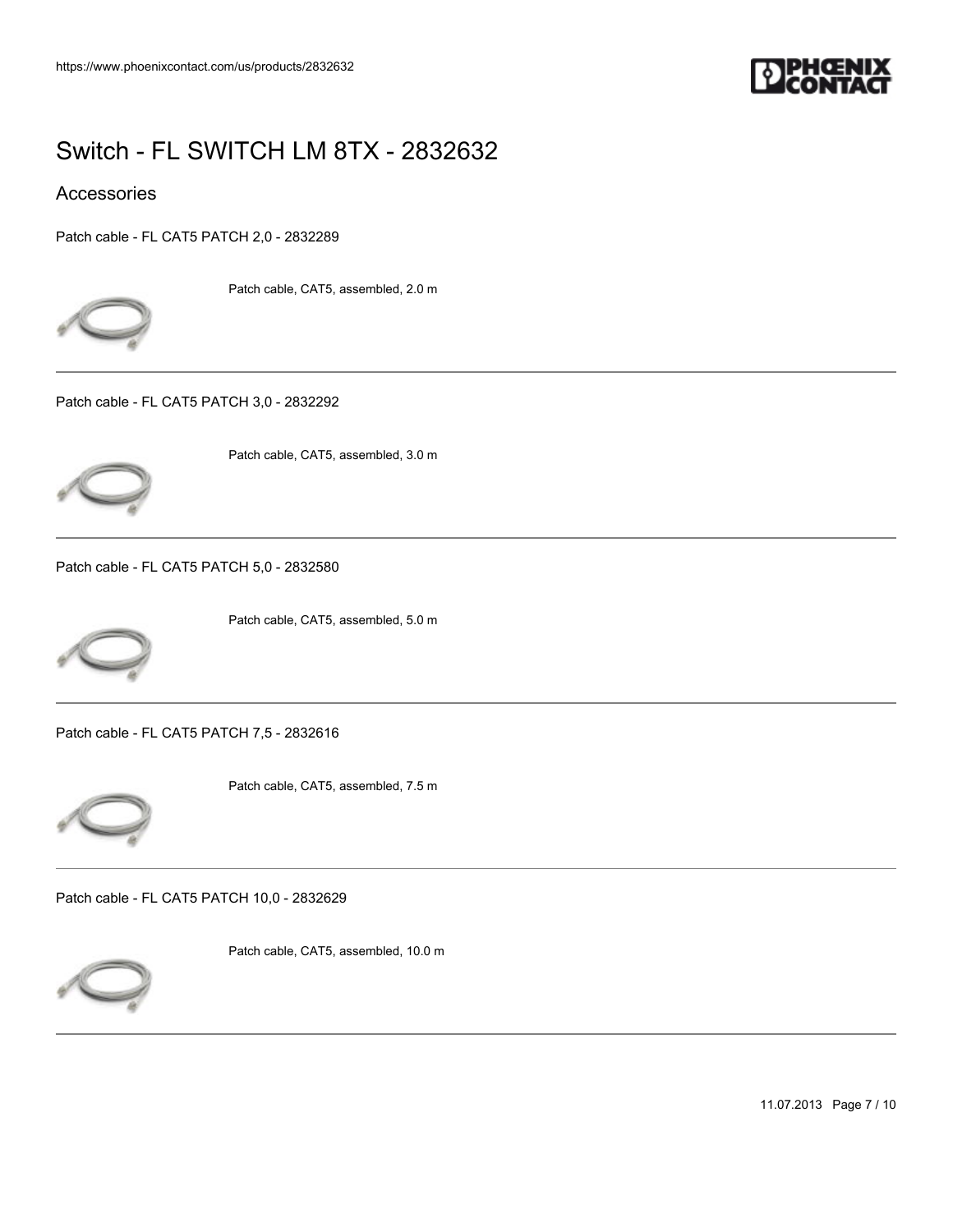

## **Accessories**

[Patch cable - FL CAT6 PATCH 12,5 - 2891369](https://www.phoenixcontact.com/us/products/2891369)



Patch cable, CAT6, pre-assembled, 12.5 m

[Patch cable - FL CAT6 PATCH 15,0 - 2891372](https://www.phoenixcontact.com/us/products/2891372)



Patch cable, CAT6, pre-assembled, 15.0 m

[Patch cable - FL CAT6 PATCH 20,0 - 2891576](https://www.phoenixcontact.com/us/products/2891576)



Patch cable, CAT6, pre-assembled, 20.0 m

Plug/Adapter

[RJ45 plug-in connector - FL PLUG RJ45 GR/2 - 2744856](https://www.phoenixcontact.com/us/products/2744856)



RJ45 connector, shielded, with bend protection sleeve, 2 pieces, gray for straight cables, for assembly on site. For connections that are not crossed, it is recommended that you use the connector set with gray bend protection sleeve.

[RJ45 plug-in connector - FL PLUG RJ45 GN/2 - 2744571](https://www.phoenixcontact.com/us/products/2744571)



RJ45 connector, shielded, with bend protection sleeve, 2 pieces, green for crossed cables, for assembly on site. For connections that are crossed, it is recommended that the connector set with green bend protection sleeves is used.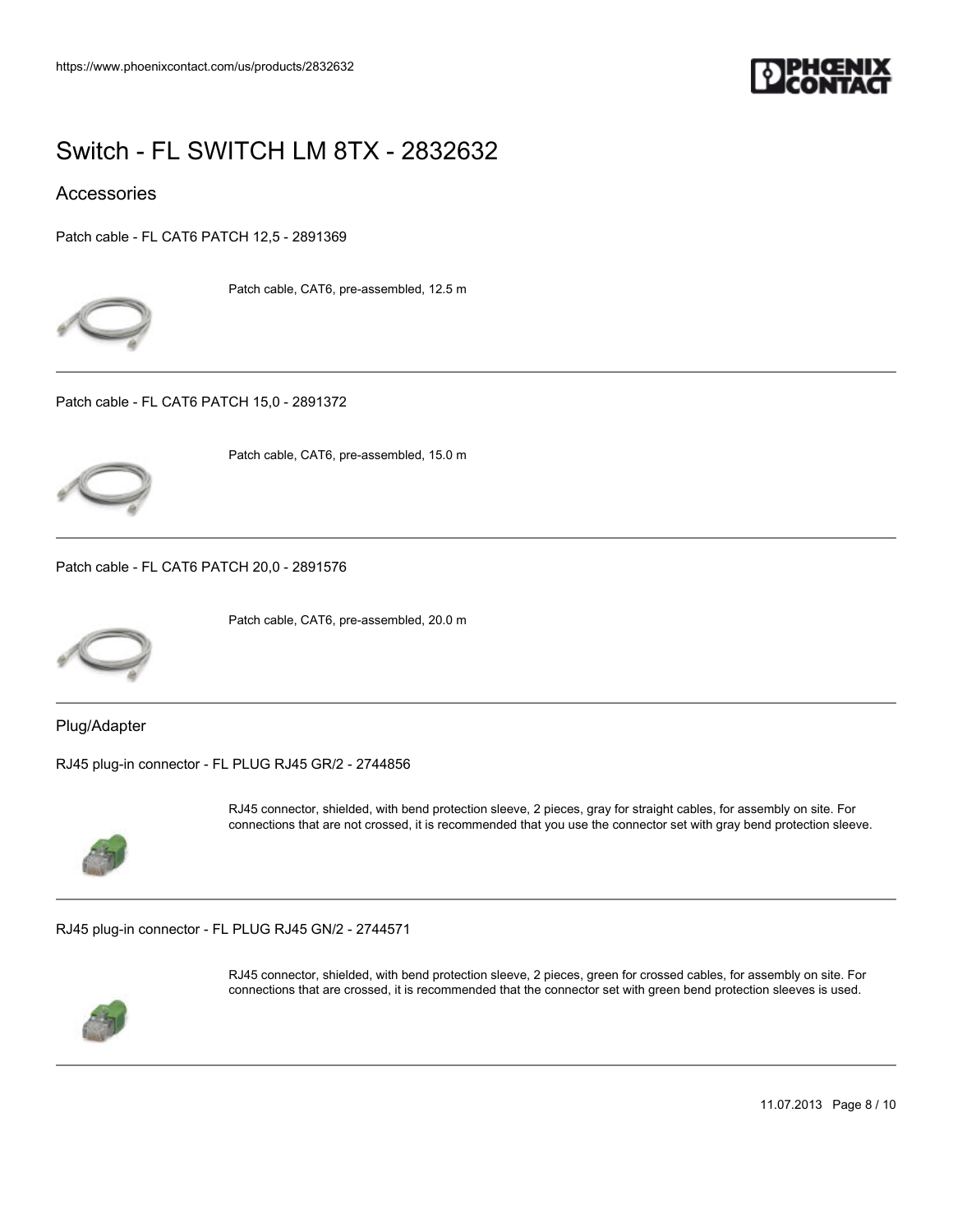

## Accessories

**Software** 

[Software - FL SNMP OPC SERVER V3 - 2701139](https://www.phoenixcontact.com/us/products/2701139)



SNMP-OPC server, German and English, for monitoring and configuration of SNMP-capable equipment in HMI and SCADA systems

[Software - FL SNMP OPC AGENT V3 - 2701136](https://www.phoenixcontact.com/us/products/2701136)



SNMP-OPC agent, German and English, for integrating OPC-based automation solutions in company-wide network management systems

#### Tools

[Assembly tool - FL CRIMPTOOL - 2744869](https://www.phoenixcontact.com/us/products/2744869)



Crimping pliers, for assembling the RJ45 plugs FL PLUG RJ45..., for assembly on site

[Dust protection - FL RJ45 PROTECT CAP - 2832991](https://www.phoenixcontact.com/us/products/2832991)



Dust protection caps for RJ45 socket

[Service material - FL START-UP SUPPORT - 2701426](https://www.phoenixcontact.com/us/products/2701426)



Startup of Phoenix Contact network components and support regarding analysis, consultation/planning or configuration/ startup together with a responsible person employed by the initiator.